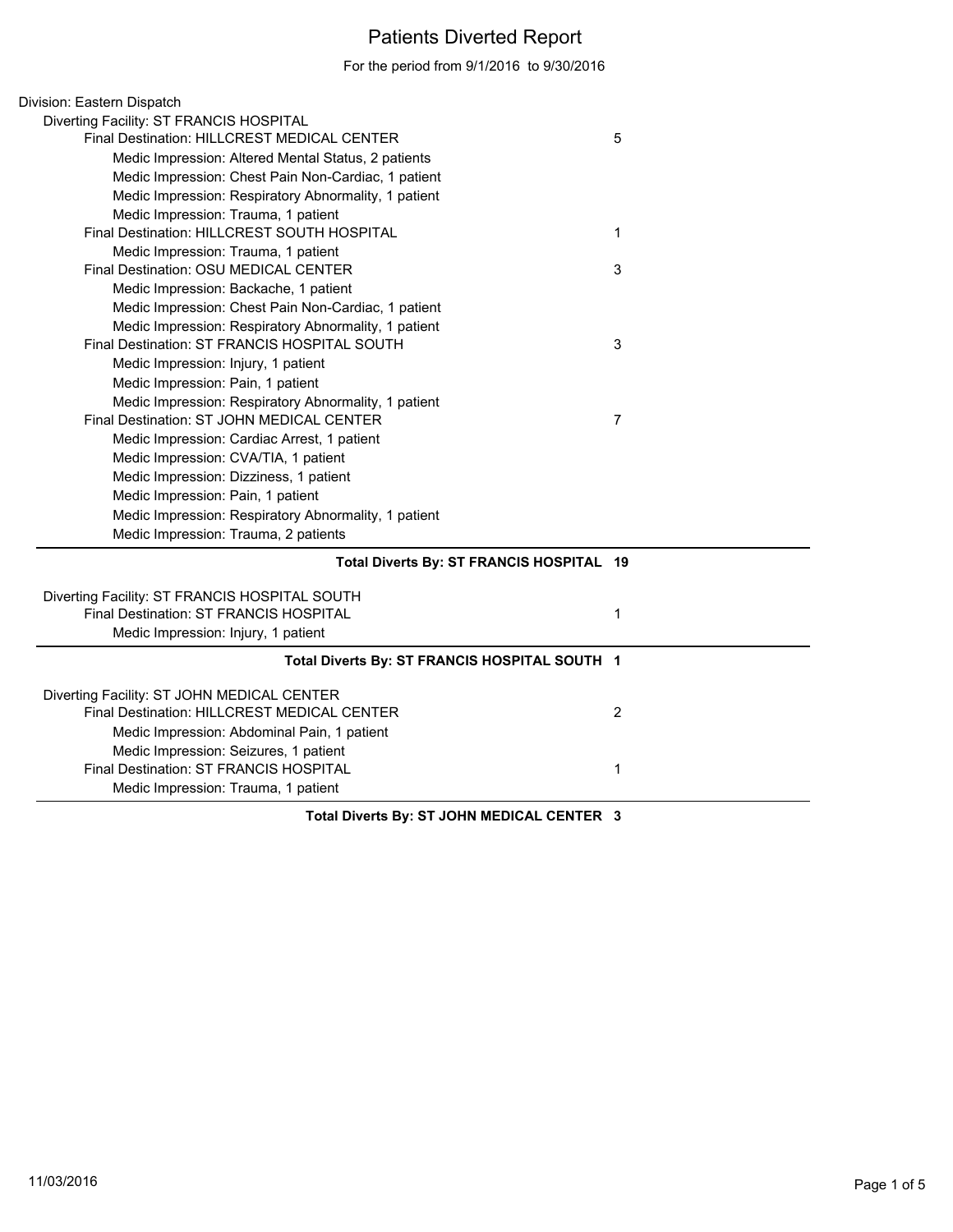| Total Diverts By: ALLIANCE HEALTH - MIDWEST 1        |   |
|------------------------------------------------------|---|
| Diverting Facility: BAPTIST INTEGRIS MEDICAL CENTER  |   |
| Final Destination: ALLIANCEHEALTH - DEACONESS        | 6 |
| Medic Impression: Abdominal Pain, 2 patients         |   |
| Medic Impression: Altered Mental Status, 1 patient   |   |
| Medic Impression: Joint Pain, 1 patient              |   |
| Medic Impression: Pain, 1 patient                    |   |
| Medic Impression: Respiratory Abnormality, 1 patient |   |
| Final Destination: INTEGRIS MEDICAL CENTER - EDMOND  | 2 |
| Medic Impression: Hypertension, 1 patient            |   |
| Medic Impression: Swelling Of Limb, 1 patient        |   |
| Final Destination: MERCY HEALTH CENTER               | 5 |
| Medic Impression: Abnormal Gait, 1 patient           |   |
| Medic Impression: Pain, 2 patients                   |   |
| Medic Impression: Respiratory Abnormality, 1 patient |   |
| Medic Impression: Trauma, 1 patient                  |   |
| Final Destination: SOUTHWEST INTEGRIS MEDICAL CEN    | 4 |
| Medic Impression: ACS, 1 patient                     |   |
| Medic Impression: Bacterial Infection, 1 patient     |   |
| Medic Impression: Dizziness, 1 patient               |   |
| Medic Impression: Respiratory Abnormality, 1 patient |   |
| Final Destination: ST ANTHONYS HOSPITAL              | 1 |
| Medic Impression: Drug Intoxication, 1 patient       |   |
| Total Diverts By: BAPTIST INTEGRIS MEDICAL CENTER 18 |   |
| Diverting Facility: MERCY HEALTH CENTER              |   |
| Final Destination: BAPTIST INTEGRIS MEDICAL CENTER   | 9 |
| Medic Impression: Alcohol Abuse, 1 patient           |   |
| Medic Impression: Altered Mental Status, 1 patient   |   |
| Medic Impression: Pain, 2 patients                   |   |
| Medic Impression: Respiratory Abnormality, 1 patient |   |
| Medic Impression: Trauma, 3 patients                 |   |
| Medic Impression: Vomiting, 1 patient                |   |
| Final Destination: INTEGRIS MEDICAL CENTER - EDMOND  | 1 |
| Medic Impression: Pain, 1 patient                    |   |
| Total Diverts By: MERCY HEALTH CENTER 10             |   |
| Diverting Facility: NORMAN REGIONAL HEALTHPLEX       |   |
| Final Destination: NORMAN REGIONAL HOSPITAL          | 1 |
| Medic Impression: Hemorrhage, 1 patient              |   |
|                                                      |   |
| Total Diverts By: NORMAN REGIONAL HEALTHPLEX 1       |   |
| Diverting Facility: OKLAHOMA CITY VA HOSPITAL        |   |
| Final Destination: ALLIANCEHEALTH - DEACONESS        | 1 |
| Medic Impression: Pain, 1 patient                    |   |
| Final Destination: BAPTIST INTEGRIS MEDICAL CENTER   | 3 |
| Medic Impression: Backache, 1 patient                |   |
| Medic Impression: Pain, 1 patient                    |   |
| Medic Impression: Swelling Of Limb, 1 patient        |   |
| Final Destination: MERCY HEALTH CENTER               | 3 |
| Medic Impression: Nausea/Vomiting, 1 patient         |   |
| Medic Impression: Pain, 1 patient                    |   |
| Medic Impression: Respiratory Abnormality, 1 patient |   |
| Final Destination: PRESBYTERIAN TOWER-OU MEDICAL     | 2 |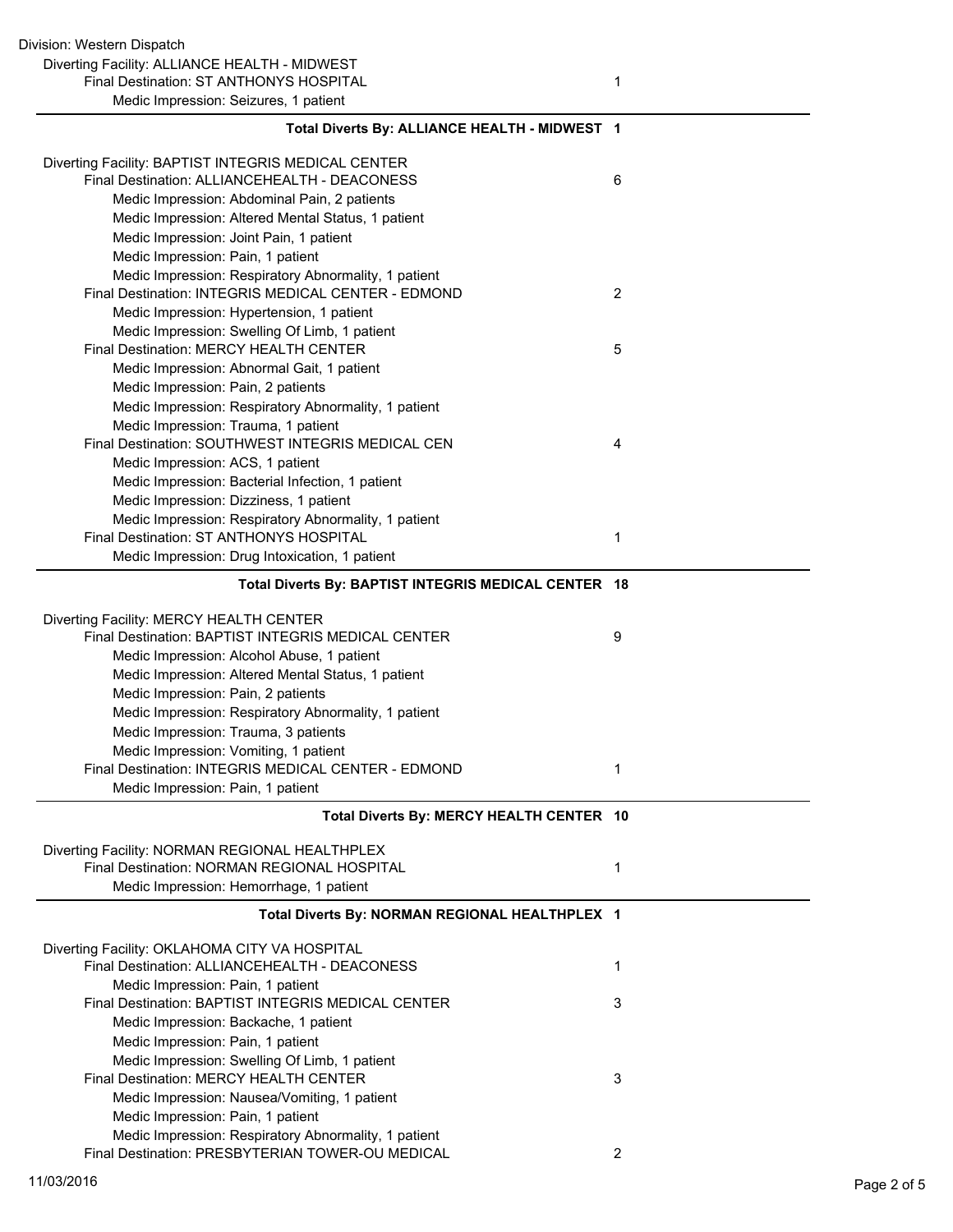| Medic Impression: Altered Mental Status, 1 patient<br>Medic Impression: Pain, 1 patient<br>Final Destination: SOUTHWEST INTEGRIS MEDICAL CEN<br>Medic Impression: Abnormal Gait, 1 patient<br>Medic Impression: Altered Mental Status, 1 patient                              | 5  |
|-------------------------------------------------------------------------------------------------------------------------------------------------------------------------------------------------------------------------------------------------------------------------------|----|
| Medic Impression: Chest Pain Non-Cardiac, 1 patient<br>Medic Impression: Nausea/Vomiting, 1 patient<br>Medic Impression: Pain, 1 patient<br>Final Destination: ST ANTHONYS HOSPITAL<br>Medic Impression: Seizures, 1 patient<br>Medic Impression: Swelling Of Limb, 1 patient | 2  |
| Total Diverts By: OKLAHOMA CITY VA HOSPITAL 16                                                                                                                                                                                                                                |    |
| Diverting Facility: OKLAHOMA HEART HOSPITAL<br>Final Destination: INTEGRIS MEDICAL CENTER - EDMOND<br>Medic Impression: ACS, 1 patient                                                                                                                                        | 1  |
| Total Diverts By: OKLAHOMA HEART HOSPITAL 1                                                                                                                                                                                                                                   |    |
| Diverting Facility: OKLAHOMA HEART HOSPITAL SOUTH<br>Final Destination: ALLIANCEHEALTH - DEACONESS<br>Medic Impression: Airway Obstructions Foreign, 1 patient<br>Final Destination: ST. ANTHONY HEALTHPLEX EAST                                                              | 1  |
| Medic Impression: Syncope, 1 patient                                                                                                                                                                                                                                          | 1  |
| Total Diverts By: OKLAHOMA HEART HOSPITAL SOUTH 2                                                                                                                                                                                                                             |    |
|                                                                                                                                                                                                                                                                               |    |
| Diverting Facility: OU MEDICAL CENTER EDMOND<br>Final Destination: PRESBYTERIAN TOWER-OU MEDICAL                                                                                                                                                                              | 1  |
| Medic Impression: Seizures, 1 patient<br>Final Destination: ST. ANTHONY HEALTHPLEX NORTH                                                                                                                                                                                      | 1  |
|                                                                                                                                                                                                                                                                               |    |
| Medic Impression: Joint Pain, 1 patient                                                                                                                                                                                                                                       |    |
| Total Diverts By: OU MEDICAL CENTER EDMOND 2                                                                                                                                                                                                                                  |    |
| Diverting Facility: PRESBYTERIAN TOWER-OU MEDICAL<br>Final Destination: BAPTIST INTEGRIS MEDICAL CENTER<br>Medic Impression: Abdominal Pain, 1 patient<br>Medic Impression: Contracture Of Joint, 1 patient<br>Medic Impression: CVA/TIA, 2 patients                          | 7  |
| Medic Impression: Drug Intoxication, 1 patient                                                                                                                                                                                                                                |    |
| Medic Impression: Syncope, 1 patient<br>Medic Impression: Trauma, 1 patient                                                                                                                                                                                                   |    |
| Final Destination: MERCY HEALTH CENTER                                                                                                                                                                                                                                        | 2  |
| Medic Impression: CVA/TIA, 1 patient<br>Medic Impression: Trauma, 1 patient<br>Final Destination: OU MEDICAL CENTER EDMOND                                                                                                                                                    | 12 |
| Medic Impression: Abdominal Pain, 1 patient                                                                                                                                                                                                                                   |    |
| Medic Impression: Altered Mental Status, 2 patients                                                                                                                                                                                                                           |    |
| Medic Impression: Convulsions, 1 patient                                                                                                                                                                                                                                      |    |
| Medic Impression: Dependence On Oxygen, Patient Unable To Self-Admin, 1 patient<br>Medic Impression: Hypotension, 1 patient                                                                                                                                                   |    |
| Medic Impression: Pain, 2 patients                                                                                                                                                                                                                                            |    |
| Medic Impression: Respiratory Abnormality, 3 patients                                                                                                                                                                                                                         |    |
| Medic Impression: Swelling Of Limb, 1 patient<br>Final Destination: SOUTHWEST INTEGRIS MEDICAL CEN                                                                                                                                                                            | 5  |
| Medic Impression: ACS, 1 patient                                                                                                                                                                                                                                              |    |
| Medic Impression: Altered Mental Status, 1 patient<br>Medic Impression: Drug Intoxication, 1 patient                                                                                                                                                                          |    |
| Medic Impression: Mental Health/Psychatric Illness, 1 patient<br>Medic Impression: Trauma, 1 patient                                                                                                                                                                          |    |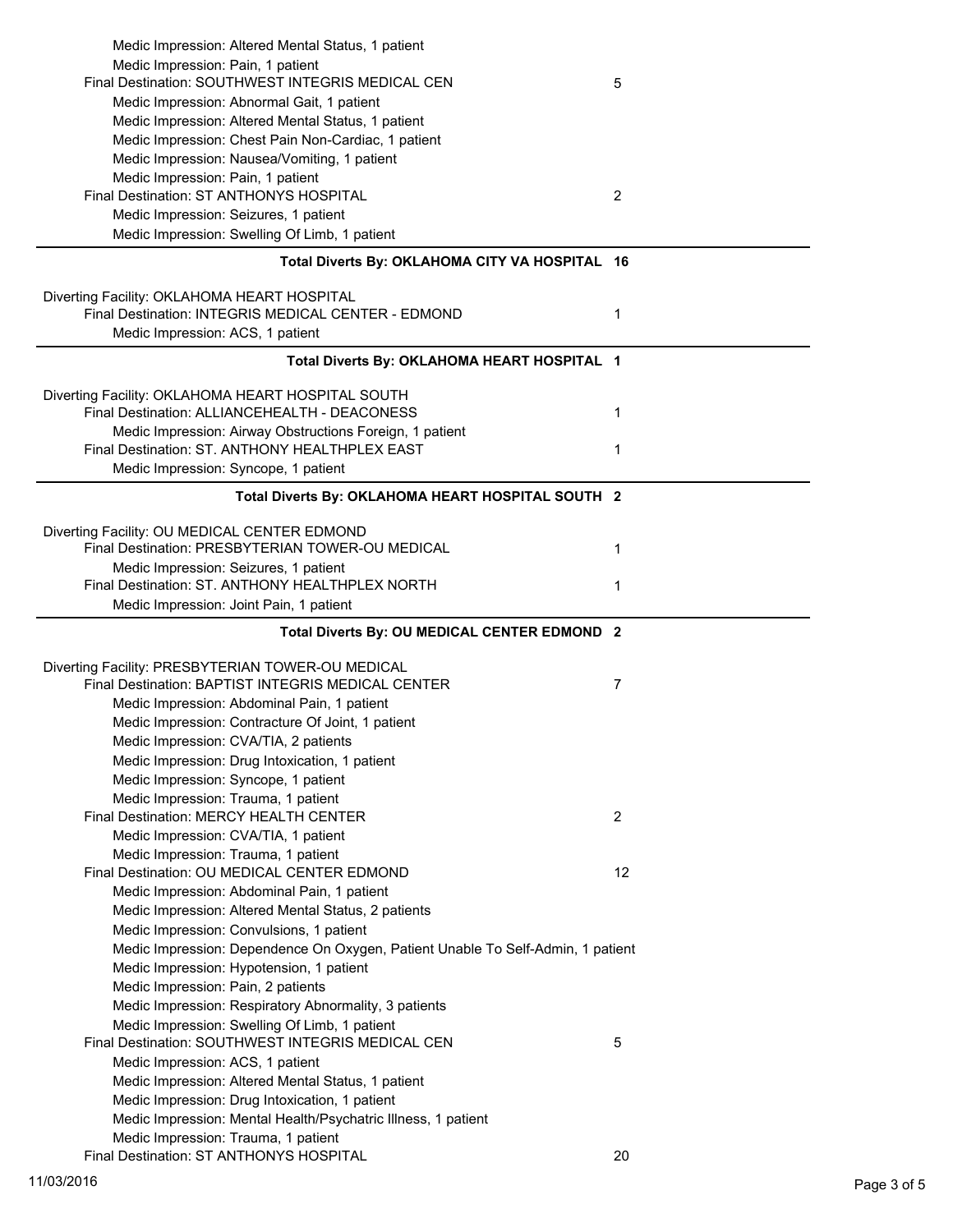| Medic Impression: Abdominal Tenderness, 1 patient                 |   |
|-------------------------------------------------------------------|---|
| Medic Impression: Bacterial Infection, 1 patient                  |   |
| Medic Impression: Chest Pain Non-Cardiac, 1 patient               |   |
| Medic Impression: Dizziness, 1 patient                            |   |
| Medic Impression: Drug Intoxication, 1 patient                    |   |
| Medic Impression: Hemorrhage Of Gastrointestinal Tract, 1 patient |   |
| Medic Impression: Mental Health/Psychatric Illness, 1 patient     |   |
| Medic Impression: Pain, 3 patients                                |   |
| Medic Impression: Paroxysmal Tachycardia, 1 patient               |   |
| Medic Impression: Respiratory Abnormality, 4 patients             |   |
| Medic Impression: Seizures, 1 patient                             |   |
| Medic Impression: Syncope, 4 patients                             |   |
| Final Destination: ST. ANTHONY HEALTHPLEX EAST                    | 1 |
| Medic Impression: Pain, 1 patient                                 |   |
| Total Diverts By: PRESBYTERIAN TOWER-OU MEDICAL 47                |   |
|                                                                   |   |
| Diverting Facility: SOUTHWEST INTEGRIS MEDICAL CEN                |   |
| Final Destination: ALLIANCE HEALTH - MIDWEST                      | 1 |
| Medic Impression: Respiratory Abnormality, 1 patient              |   |
| Final Destination: BAPTIST INTEGRIS MEDICAL CENTER                | 7 |
| Medic Impression: Altered Mental Status, 1 patient                |   |
| Medic Impression: Animal Bites/Stings, 1 patient                  |   |
| Medic Impression: Diabetes Mellitus Controlled, 1 patient         |   |
| Medic Impression: Diabetes Mellitus Uncontrolled, 1 patient       |   |
| Medic Impression: Pain, 1 patient                                 |   |
| Medic Impression: Seizures, 1 patient                             |   |
| Medic Impression: Syncope, 1 patient                              |   |
| Final Destination: ST ANTHONYS HOSPITAL                           | 9 |
| Medic Impression: Abdominal Pain, 1 patient                       |   |
| Medic Impression: Adverse Effect Of Substance, 1 patient          |   |
| Medic Impression: Alcohol Abuse, 1 patient                        |   |
| Medic Impression: Altered Mental Status, 2 patients               |   |
| Medic Impression: Backache, 1 patient                             |   |
| Medic Impression: CVA/TIA, 1 patient                              |   |
| Medic Impression: Pain, 1 patient                                 |   |
| Medic Impression: Respiratory Abnormality, 1 patient              |   |
| Final Destination: ST. ANTHONY HEALTHPLEX SOUTH                   | 3 |
| Medic Impression: Abdominal Pain, 1 patient                       |   |
| Medic Impression: Mental Health/Psychatric Illness, 1 patient     |   |
| Medic Impression: Syncope, 1 patient                              |   |
| Total Diverts By: SOUTHWEST INTEGRIS MEDICAL CEN 20               |   |
|                                                                   |   |
| Diverting Facility: ST ANTHONYS HOSPITAL                          |   |

| Final Destination: ALLIANCE HEALTH - MIDWEST                      |   |
|-------------------------------------------------------------------|---|
| Medic Impression: Abdominal Pain, 1 patient                       |   |
| Final Destination: BAPTIST INTEGRIS MEDICAL CENTER                | 3 |
| Medic Impression: Allergies, 1 patient                            |   |
| Medic Impression: Syncope, 1 patient                              |   |
| Medic Impression: Trauma, 1 patient                               |   |
| Final Destination: PRESBYTERIAN TOWER-OU MEDICAL                  | 2 |
| Medic Impression: Trauma, 2 patients                              |   |
| Final Destination: SOUTHWEST INTEGRIS MEDICAL CEN                 | 3 |
| Medic Impression: Alcohol Abuse, 1 patient                        |   |
| Medic Impression: Hemorrhage Of Gastrointestinal Tract, 1 patient |   |
| Medic Impression: Trauma, 1 patient                               |   |
| Final Destination: ST ANTHONYS HOSPITAL                           | 2 |
| Medic Impression: Respiratory Abnormality, 1 patient              |   |
| Medic Impression: Trauma, 1 patient                               |   |
| Final Destination: ST. ANTHONY HEALTHPLEX NORTH                   |   |